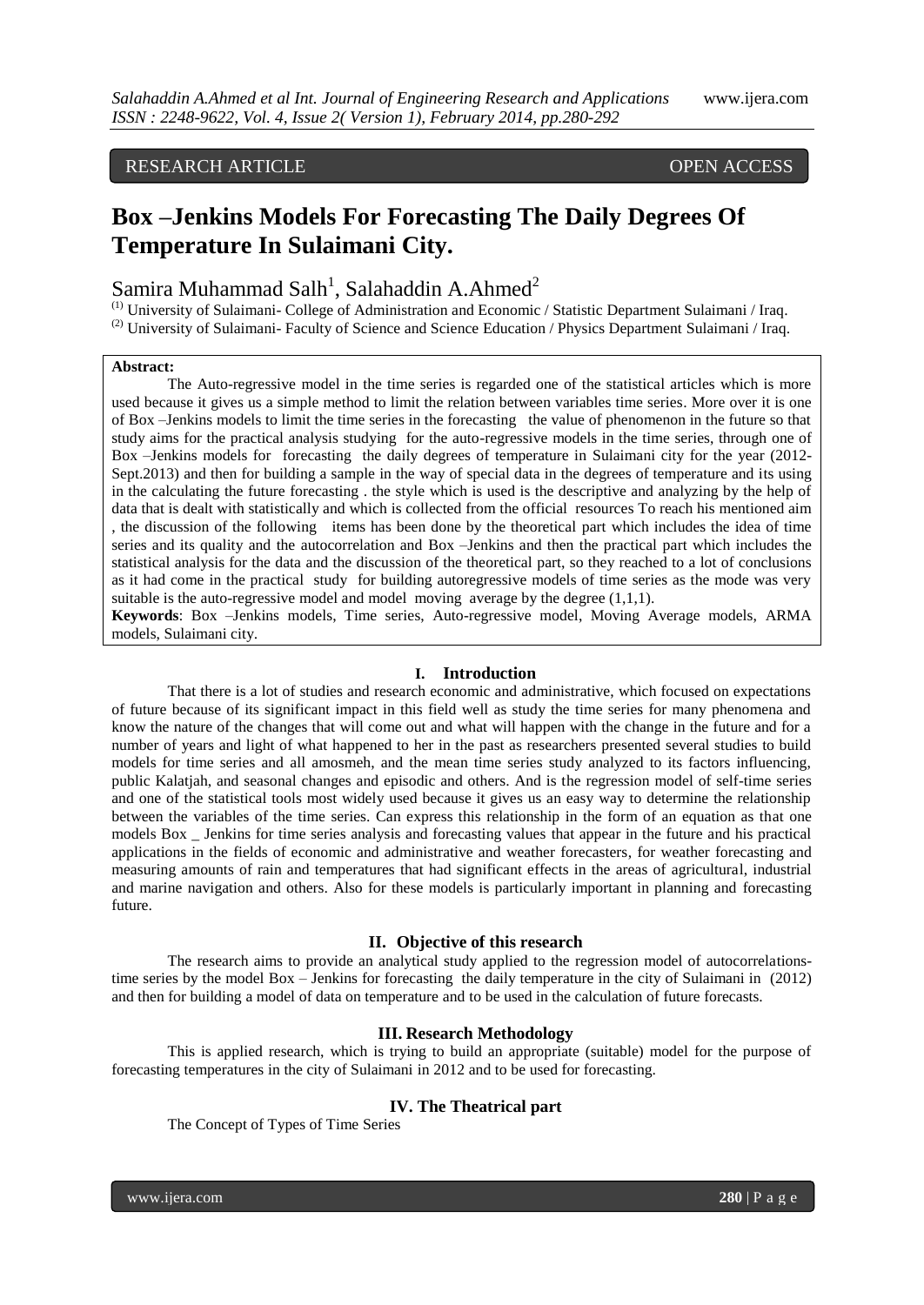A time series is a collection of observations of well-defined data items obtained through repeated measurements over time. There are two types of time series called stationary and non-stationary time series. Time series is a set of observations  $\{x_t\}$ , each one being recorded at a specific time t.

A time series model for the observed data  $\{x_t\}$  is a specification of the joint distributions (or possibly only the means and covariance) of a sequence of random variables  $\{X_t\}$  of which  $\{x_t\}$  is postulated to be a realization.

In reality, we can only observe the time series at a finite number of times, and in that case the underlying sequence of random variables  $(X_1, X_2, \ldots, X_n)$  is just an n-dimensional random variable (or random vector). Often, however, it is convenient to allow the number of observations to be infinite. In that case  $\{X_t, t =$ 1, 2, . . .} is called a stochastic process. In order to specify its statistical properties we then need to `consider all n-dimensional distributions:

 $P[X_1 \le x_1, \ldots, X_n \le x_n]$  for all  $n = 1, 2, \ldots$ ,

A process  $\{X_t, t \in Z\}$  is said to be an independent and identically distribution (IID) noise with mean (0) and variance ( $\sigma^2$ ), written {X<sub>t</sub>} » IID(0,  $\sigma^2$ ),

if the random variables  $X_t$  are independent and identically distributed with

$$
E(X_t) = 0
$$
 and  $Var(X_t) = \sigma^2$ .

Then the mean is  $\mu = E(w_t)$ , and the variance:

$$
E(wt)1
$$
 and the variance:  
\n
$$
var(wt) = E(wt - \mu)2
$$
  
\n
$$
\alphak = cov(wt, wt+k) = E(wt - \mu)(wt+k - \mu)
$$
 (1)

If we assume that we have the following time series  $\binom{W_1, W_2, W_3, ..., W_n}{\cdots}$  which represent the values of the time series ( $\binom{W_t}{t}$ ) and (  $(c_k, \sigma_w^2, \overline{w})$  each estimates variables  $(\alpha_k, \text{var}(w_t), \mu)$  respectively. Then

$$
\overline{w} = \frac{\sum_{t=1}^{N} w_t}{N}
$$
\n
$$
\sigma_w^2 = \frac{\sum_{t=1}^{N} (w_t - \overline{w})^2}{N - 1}
$$
\n
$$
C_k = \frac{\sum_{t=1}^{N} (w_t - \overline{w})(w_{t+k} - \overline{w})}{N - 1}, k = 1, 2, 3, ...
$$
\n(2)

We can distinguish between two types of time series through the values of correlation coefficients between the observations.

## **V. Models for time Series**

Let us begin this section with the following wonderful quotation: ―Experience with real-world data, however, soon convinces one that both stationary and Gaussianity are fairy tales invented for the amusement of undergraduates." (Thomson 1994).

Bearing this in mind, stationary models form the basis for a huge proportion of time series analysis methods. As it is true for a great deal of mathematics, we can begin with very simple building blocks and then building structures of increasing complexity. In time series analysis, the basic building block is the purely random process.

Loosely speaking a stationary process is one whose statistical properties do not change over time. More formally, a strictly stationary stochastic process is one where given  $t_1, \ldots, t_\ell$  the joint statistical distribution of  $X_{t1}$ , ...,  $X_{t\ell}$  is the same as the joint statistical distribution of  $X_{t1+\tau}$ , ...,  $X_{t\ell+\tau}$  for all  $\ell$  and  $\tau$ . This is an extremely strong definition: it means that all moments of all degrees : expectations, variances, third order and higher of the process, any where are the same. It also means that the joint distribution of  $(X_t, X_s)$  is the same as  $(X_{t+r}, X_{s+r})$  and hence cannot depend on s or t but only on the distance between s and t, i.e. s – t.

www.ijera.com **281** | P a g e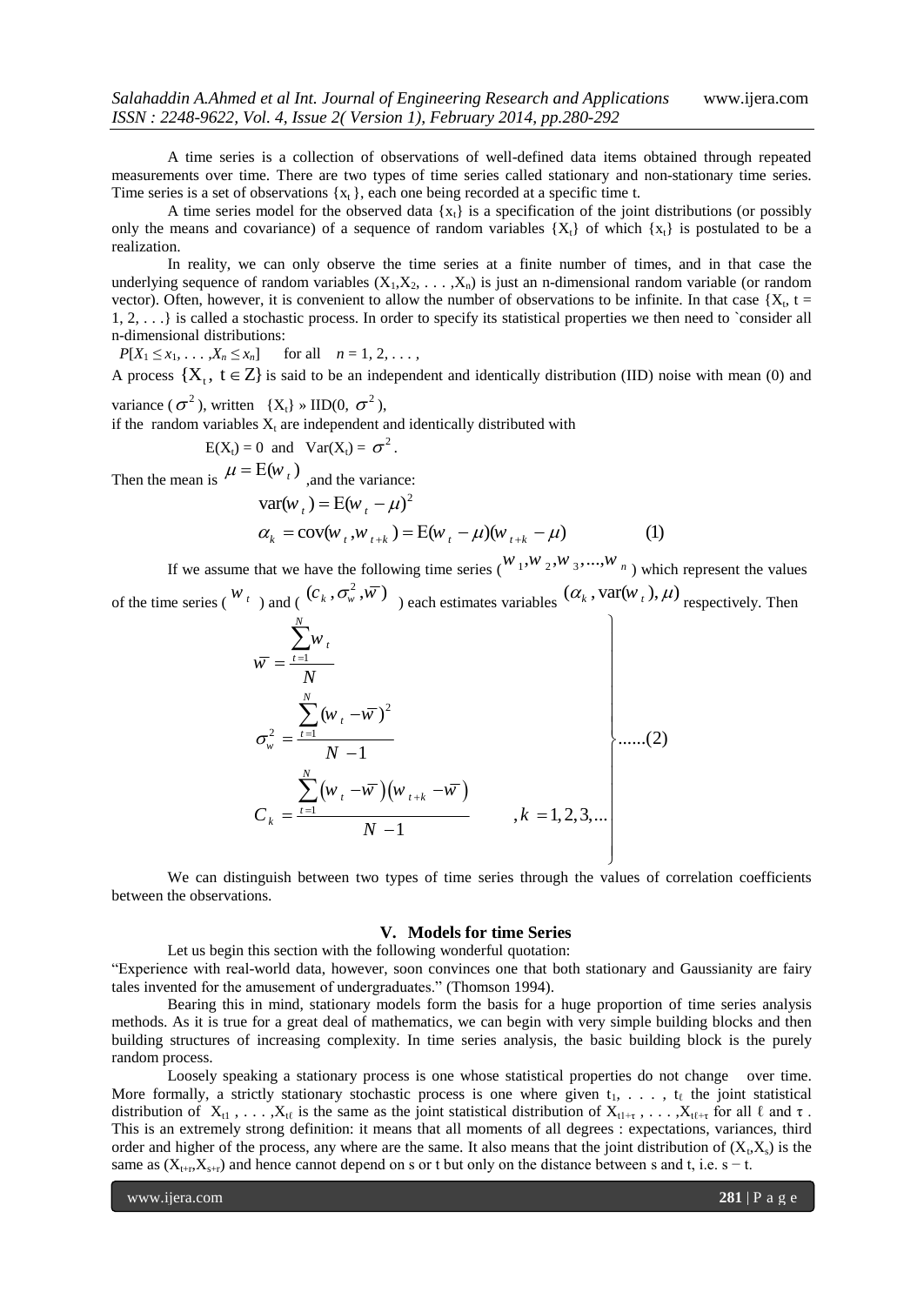Since the definition of strict stationary is generally too strict for everyday life, a weaker definition of second order or weak stationary is usually used. Weak stationary means that the mean and the variance of a stochastic process do not depend on t (that is they are constant) and the auto-covariance between  $X_t$  and  $X_{t+\tau}$ only can depend on the lag  $\tau$  ( $\tau$  is an integer, the quantities also need to be finite). Hence for stationary processes  ${X_t}$  the definition of auto-covariance is:

$$
\gamma(\tau) = \text{cov}(X_t, X_{t+\tau}),
$$

for integers τ . It is vital to remember that, for the real world, the auto-covariance of a stationary process is a model, albeit a useful one. Many actual processes are not stationary as we will see in the next section. Having said this, much fun can be given with stationary stochastic processes!

One also routinely comes across the autocorrelation of a process which is merely a normalized version of the auto-covariance to values between −1 and 1 and commonly uses the Greek letter ρ as its notation:

$$
\rho(\tau) = \frac{\gamma(\tau)}{\gamma(0)}
$$

for integers  $\tau$  and where  $\gamma(0) = \text{cov}(X_t, X_t) = \text{var}(X_t).$ 

#### **VI. Time Series Data**

A time series is a set of statistics, usually collected at regular intervals. Time series data occur naturally in many application areas.

- Economics e.g., monthly data for unemployment, hospital admissions, etc.
- Finance e.g., daily exchange rate, a share price, etc.
- Environmental e.g., daily rainfall, air quality readings.
- Medicine e.g., ECG brain wave activity every  $2^{-8}$  sec.

The methods of time series analysis pre-date those for general stochastic processes and Markov Chains. The aims of time series analysis are to describe and summarize time series data, to fit low-dimensional models, and to make forecasts.

We write our real-valued series of observations as.. ,X−2,X−1,X0,X1,X2, …., a doubly infinite sequence of real-valued random variables indexed by Z.

### **VII. Trend, seasonality, cycles and residuals**

One simple method of describing a series is that of classical decomposition. The notion is that the series can be decomposed into four elements:

1) Trend  $(Tt)$  — long term movements in the mean;

2) Seasonal effects (It) — cyclical fluctuations related to the calendar;

3) Cycles (Ct) — other cyclical fluctuations (such as a business cycles);

4) Residuals (Et) — other random or systematic fluctuations.

The idea is to create separate models for these four elements and then to combine them, either additively

$$
Xt = Tt + It + Ct + Et
$$
 (3)

or multiplicatively

$$
Xt = Tt \cdot It \cdot Ct \cdot Et. \tag{4}
$$

Stationary processes

1. A sequence  $\{Xt, t \in Z\}$  is strongly stationary or strictly stationary if  $(Xt1, \ldots, Xtk)D=(Xt1+h, \ldots, Xtk+h)$ 

for all sets of time points t1, . . . , tk and integer h.

2. A sequence is weakly stationary, or second order stationary if

(a)  $E(Xt) = \mu$ , and

(b)  $cov(Xt, Xt+k) = \gamma k$ ,

Where  $\mu$  is constant and γk is independent of t.

3. The sequence  $\{\gamma k, k \in \mathbb{Z}\}\$  is called the auto-covariance function.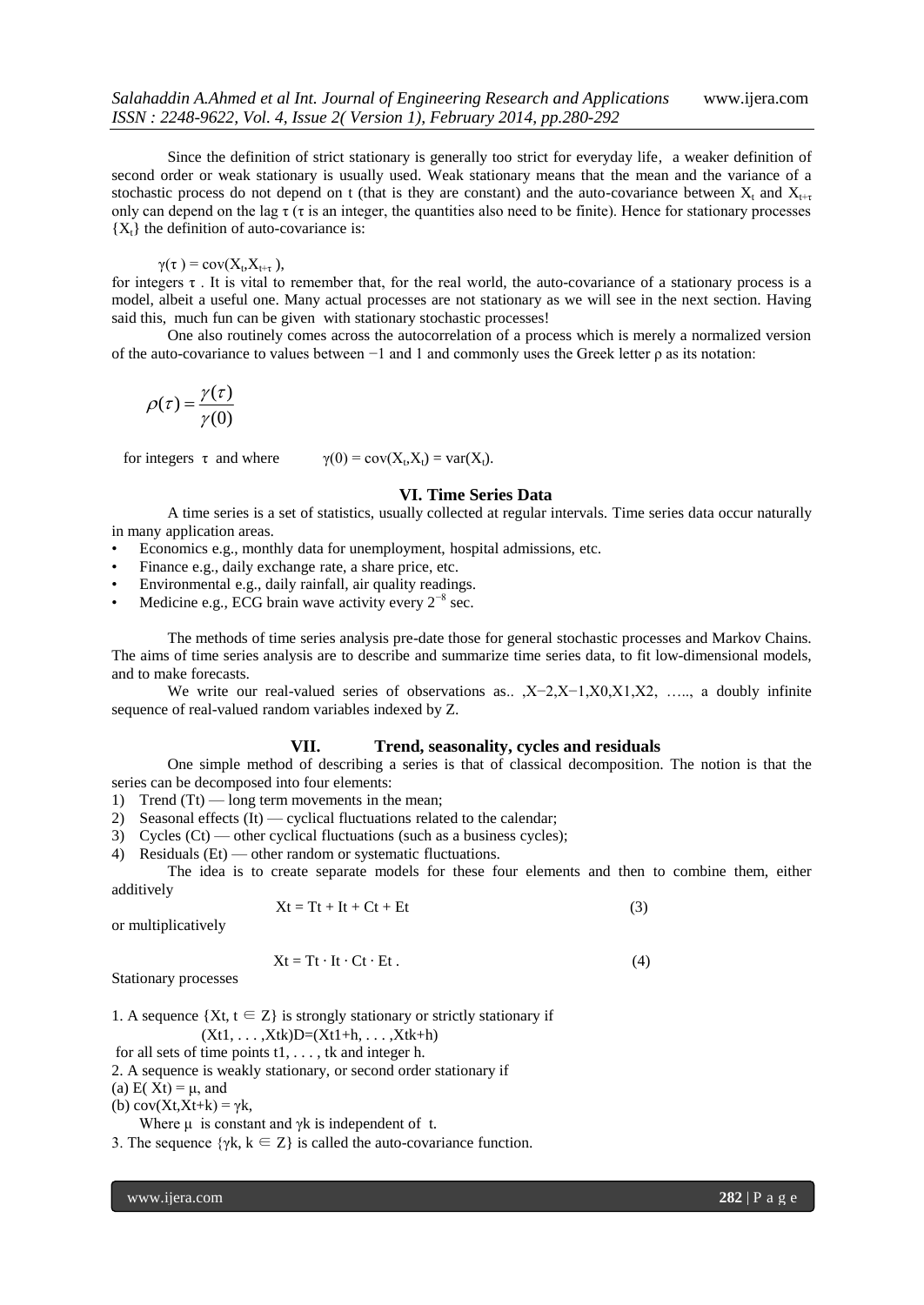4. We also define 0  $\rho_k = \frac{\gamma_k}{\gamma_k} = corr(X_t, X_{t+k})$  $=\frac{\gamma_k}{\gamma_0}=corr(X_t,X_{t+1})$ 

and call {  $\rho_k$ ,  $k \in \mathbb{Z}$  } the auto-correlation function (ACF).

#### **Models for time series:** (MA, AR and ARMA models)

This section considers some basic probability models extensively used for modeling time series.

#### **Moving Average models:** (MA)

The moving average process of order q is denoted  $MA(q)$  and defined by

$$
X_t = \sum_{s=0}^q \theta_s \varepsilon_{t-s}
$$

where  $\theta$ 1, ...,  $\theta$ q are fixed constants,  $\theta$ 0 = 1, and { $\epsilon$ <sub>t</sub>} is a sequence of independent

(or uncorrelated) random variables with mean 0 and variance σ2. It is clear from the definition that this is the second order stationary *k q*

der stationary  
\n
$$
\gamma_{k} = \begin{cases}\n0 & |k| \leq q \\
\sigma^{2} \sum_{s=0}^{q-|k|} \theta_{s} \theta_{s+k} & |k| \leq q\n\end{cases}
$$
\n(5)

 We remark that two moving average processes can have the same auto-correlation function. Let We remark that two moving average pro<br>  $Xt = \varepsilon_t + \theta \varepsilon_{t-1}$  and  $Xt = \varepsilon_t + (\frac{1}{\theta}) \varepsilon_{t-1}$ 

Both have

$$
\rho_1 = \frac{\theta}{\left(1 + \theta^2\right)} \quad , \rho_k = 0 \ \left|k\right| > 1 \tag{6}
$$

However, the first gives

$$
(1+\theta^2)^{1/2}
$$
  
er, the first gives  

$$
\varepsilon_t = X_t - \theta \varepsilon_{t-1} = X_t - \theta (X_{t-1} - \theta \varepsilon_{t-2}) = X_t - \theta X_{t-1} + \theta^2 X_{t-2} - ...
$$
 (7)

This is only valid for  $|\theta| < 1$ , so-called invertible process. No two invertible processes have the same autocorrelation function.

 Probably the next simplest model is that constructed by simple linear combinations of lagged elements of a purely random process, { $\varepsilon_t$ } with  $E(\varepsilon_t) = 0$ .

A moving average process {
$$
X_t
$$
} of order q is defined by :  
\n
$$
X_t = \beta_0 \varepsilon_t + \beta_1 \varepsilon_{t-1} + ... + \beta_q \varepsilon_{t-q} = \sum_{i=0}^q \beta_i \varepsilon_{t-i}
$$
\n(8)

and the shorthand notation is  $MA(q)$ . Usually with a newly defined process

it is of interest to discover its statistical properties. For an  $MA(q)$  process the mean is simple to find

(since the expectation of a sum is the sum of the expectations):  
\n
$$
E(X_t) = E\left(\sum_{i=0}^{q} \beta_i \varepsilon_{t-i}\right) = \sum_{i=0}^{q} \beta_i E\left(\varepsilon_{t-i}\right) = 0
$$
\n(9)

Because  $E(\varepsilon_t) = 0$  for any r.

Because 
$$
E(\varepsilon_t) = 0
$$
 for any r.  
\nA similar argument can be applied for the variance calculation:  
\n
$$
var(X_t) = var\left(\sum_{i=0}^{q} \beta_i \varepsilon_{t-i}\right) = \sum_{i=0}^{q} \beta_i^2 E(\varepsilon_{t-i}) = \sigma^2 \sum_{i=0}^{q} \beta_i^2
$$
\n
$$
since var(\varepsilon_t) = \sigma^2 \text{ for all } t.
$$
\n(10)

2

www.ijera.com **283** | P a g e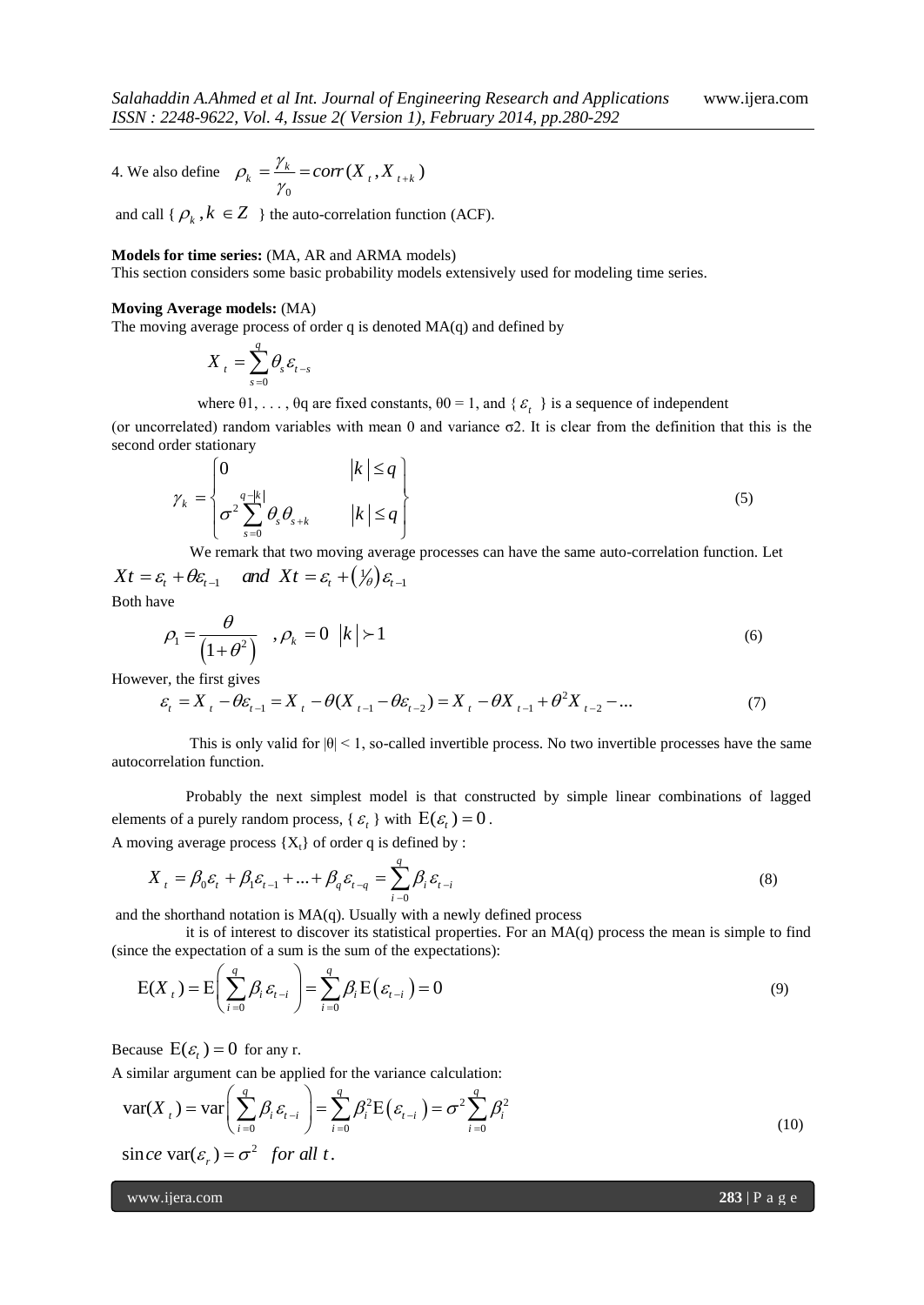The auto-covariance is slightly trickier to work out.

2248-9622, Vol. 4, Issue 2(Version 1), February 2014, pp.280-292  
\no-covariance is slightly trickier to work out.  
\n
$$
\gamma(t) = \text{cov}(X_t, X_{t-\tau})
$$
\n
$$
= \text{cov}(\sum_{i=0}^{q} \beta_i \varepsilon_{t-i}, \sum_{j=0}^{q} \beta_j \varepsilon_{t-\tau-j})
$$
\n
$$
= \sum_{i=0}^{q} \sum_{j=0}^{q} \beta_i \beta_j \text{ cov}(\varepsilon_{t-i}, \varepsilon_{t-\tau-j})
$$
\n
$$
= \sigma^2 \sum_{i=0}^{q} \sum_{j=0}^{q} \beta_i \beta_j \delta_{j,i+\tau}
$$
\n(11)

where  $\delta_{u,v}$  is the Kronecker delta which is 1 for  $u = v$  and zero otherwise

(This arises because of the independence of the  $\varepsilon$  values. Thus since  $\delta_{j,i+\tau}$  is involved only terms in the j sum where  $j = i + \tau$  survive).

Hence continuing the summation gives

$$
\gamma(\tau) = \sum_{i=0}^{q-\tau} \beta_i \beta_{i+\tau}
$$

In other words, the  $\beta_j$  becomes  $\beta_j + \tau$  and also the index of summation ranges only up to

 $q-\tau$  since the largest  $\beta_{i+\tau}$  occurs for  $i = q-\tau$ .

The formula for the auto-covariance of an  $MA(q)$  process is fascinating:

It is effectively the convolution of  $\{\beta_i\}$  with itself (an "auto convolution").

One of the most important features of an MA(q) auto covariance is that it is zero for  $\tau \succ q$ . The reason for its importance is that when one is confronted with an actual time series  $x_1, \ldots, x_n$ , one can compute the sample auto covariance given by:<br>  $c(\tau) = \sum_{i=1}^{n-r} (x_i - \overline{x}), (x_{i+r} - \overline{x})$  (12) the sample auto covariance given by:

$$
c(\tau) = \sum_{i=1}^{n-\tau} (x_i - \overline{x}), (x_{i+\tau} - \overline{x})
$$
 (12)

for  $\tau = 0, \ldots, n - 1$ . The sample autocorrelation can be computed as

 $r(\tau) = c(\tau)/c(0)$ . If, when one computes the sample auto covariance, it cuts off at a certain lag q, i.e. it is effectively zero for lags of  $q + 1$  or higher, then one can postulate the MA(q) model in (11.5) as the underlying probability model. There are other checks and tests that one can make but comparison of the sample auto covariance with reference values, such as the model auto covariance given in (11.12), is the first major step in the model identification.

Also, at this point one should question what one means by "effectively zero". The sample auto covariance is an empirical statistic calculated from the random sample at hand. If more data in the time series were collected, or another sample stretch used then the sample auto covariance would be different (although for long samples and stationary series the probability of a large difference should be very small). Hence, sample auto covariance and autocorrelations are necessarily random quantities and hence "is effectively zero" translates into a statistical hypothesis test on whether the true autocorrelation is zero or not. Finally, whilst we are on the topic of sample auto covariance notice that at the extremes of the range of  $\tau$ :

$$
c(0) = \sum_{i=0}^{n} (x_i - \bar{x})^2
$$

Te sample variance will be:

 $c(n-1) = x_1 x_n$ 

The lesson here is that c(0), which is an estimate of  $\gamma$ (0), is based on n pieces of information, where a c(n − 1), an estimate of  $\gamma(n - 1)$ , is only based on 1 piece of information. Hence, it is easy to see that estimates of sample auto covariance for higher lags are more unreliable for those of smaller lags.

#### **VIII. Autoregressive processes:** (AR)

The autoregressive process of order  $p$  is denoted  $AR(p)$ , and defined

www.ijera.com **284** | P a g e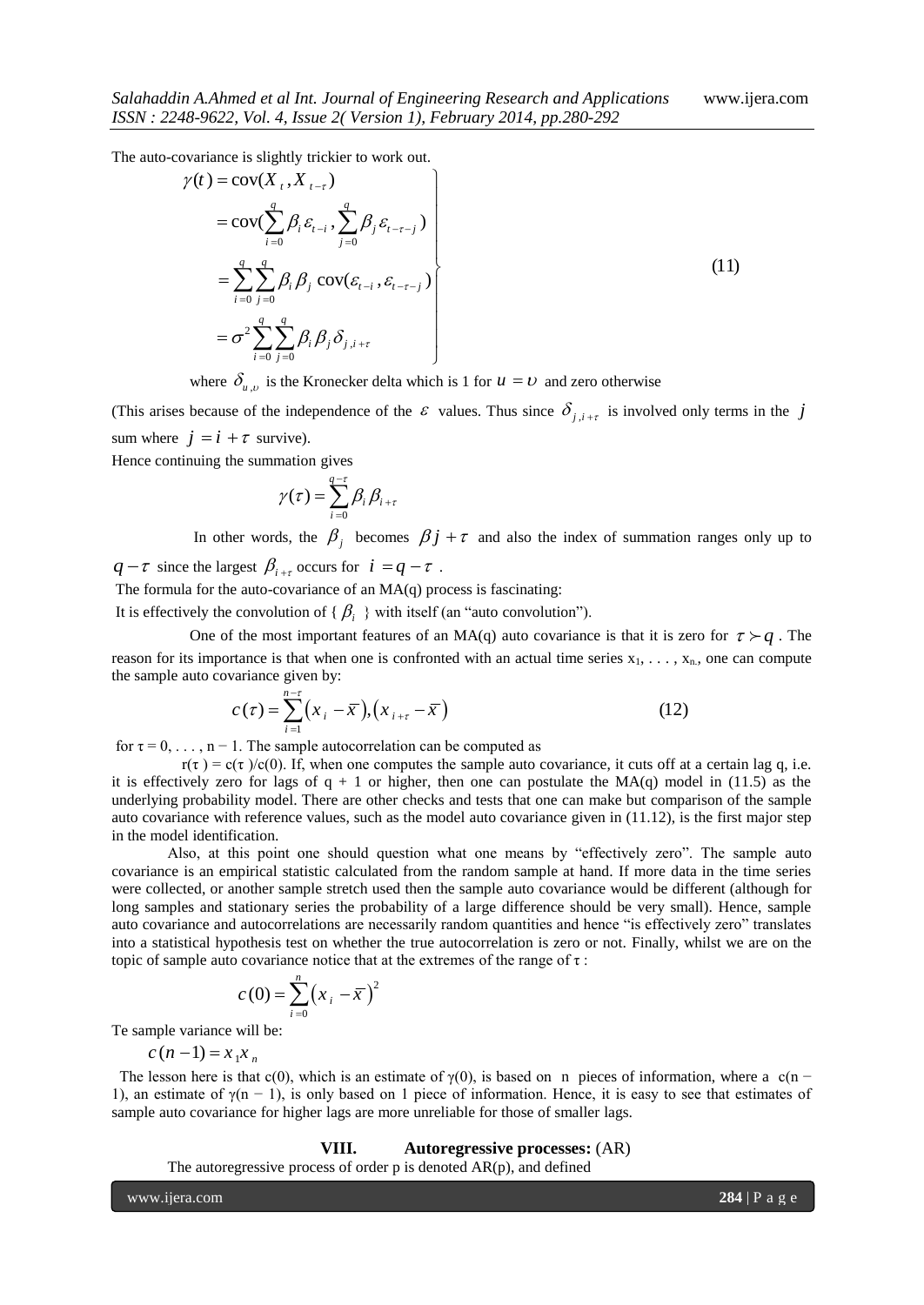$$
X_t = \sum_{r=1}^p \phi_r X_{t-r} + \varepsilon_t
$$

where  $\phi_1, \phi_2, ..., \phi_r$  are fixed constants and { $\varepsilon_t$ } is a sequence of independent (or uncorrelated) random variables with mean 0 and variance  $\sigma^2$ .

ך

The AR(1) process is defined by

$$
X_t = \phi X_{t-1} + \varepsilon_t
$$

To find its auto covariance function we make successive substitutions, to get  
\n
$$
X_{t} = \varepsilon_{t} + \phi_{1}(\varepsilon_{t-1} + \phi_{1}(\varepsilon_{t-2} + ...)) = \varepsilon_{t} + \phi_{1}\varepsilon_{t-1} + \phi_{1}^{2}\varepsilon_{t-2} + ... \qquad (13)
$$

The fact that  ${Xt}$  is the second stationary follows from the observation that

$$
E(Xt) = 0 \text{ and that the auto covariance function can be calculated as follows:}
$$
\n
$$
\gamma_0 = E(\varepsilon_t + \phi_1 \varepsilon_{t-1} + \phi_1^2 \varepsilon_{t-2} + \dots)^2 = (1 + \phi_1^2 + \phi_1^4 + \dots)\sigma^2
$$
\n
$$
= \frac{\sigma^2}{1 - \phi_1^2}
$$
\n
$$
\gamma_k = E(\sum_{r=0}^{\infty} \phi_1^2 \varepsilon_{t-r} \sum_{s=0}^{\infty} \phi_1^s \varepsilon_{t-k-s}) = \frac{\sigma^2 \phi_1^k}{1 - \phi_1^2}
$$
\n(14)

There is an easier way to obtain these results. That is to multiply equation (13) by Xt–k and taking the expected value, to give  $E(X_t X_{t-k}) = E(\phi_t X_{t-1} X_{t-k}) + E(\varepsilon_t X_{t-k})$ expected value, to give

and value, to give  
\n
$$
E(X_t X_{t-k}) = E(\phi_t X_{t-1} X_{t-k}) + E(\varepsilon_t X_{t-k})
$$
\nthus  $\gamma_k = \phi_t \gamma_{k-1}$ ,  $k = 1, 2, ...$ 

*thus* 
$$
\gamma_k = \phi_1 \gamma_{k-1}, k = 1, 2, ...
$$

thus 
$$
\gamma_k = \phi_i \gamma_{k-1}
$$
,  $k = 1, 2,...$   
\nSimilarly, squaring (13) and taking the expected value gives  
\n
$$
E(X_i^2) = \phi_i E(X_{i-1}^2) + 2\phi_i E(X_{i-1}\varepsilon_i) + E(\varepsilon_i^2) = \phi_i^2 E(X_{i-1}^2) + 0 + \sigma^2
$$
\nand so  $\gamma_0 = \frac{\sigma^2}{(1 - \phi_i^2)}$  (15)

More generally, the AR(p) process is defined as  
\n
$$
X_{t} = \phi_{1} X_{t-1} + \phi_{2} X_{t-2} + ... + \phi_{p} X_{t-p} + \varepsilon_{t}
$$

 Again, the autocorrelation function can be found by multiplying (1.3) by Xt−k, taking the expected value and dividing by γ0, thus producing the Yule-Walker equations<br>  $\rho_k = \phi_1 \rho_{k-1} + \phi_2 \rho_{k-2} + ... + \phi_p \rho_{k-p}$ ,  $k = 1, 2, ...$ 

$$
D_k = \phi_1 D_{k-1} + \phi_2 D_{k-2} + \ldots + \phi_p D_{k-p} , k = 1, 2, ...
$$

These are linear recurrence relations, with general solution of the form

$$
\rho_k = C_1 \omega_1^{|k|} + ... + C_p \omega_p^{|k|}
$$

where  $\omega_1, \omega_2, ..., \omega_p$  are the roots of

$$
\omega^p - \phi_1 \omega^{p-1} - \phi_2 \omega^{p-2} - \dots - \phi_p = 0
$$
 (16)

and C1, ..., Cp are determined by  $\rho_0 = 1$  and the equations for  $k = 1, \ldots, p - 1$ . It is natural to require  $\gamma_k \to 0$  *as*  $k \to \infty$ , in which case the roots must lie inside the unit circle, that is,  $|\omega| < 1$ . Thus there is a restriction on the values of  $\varphi$ 1, ...,  $\varphi$ p that can be chosen.

#### **IX. ARMA Models**

Both AR and MA models express different kinds of stochastic dependence. AR processes encapsulate a Markov-like quality where the future depends on the past, whereas MA processes combine elements of

www.ijera.com **285** | P a g e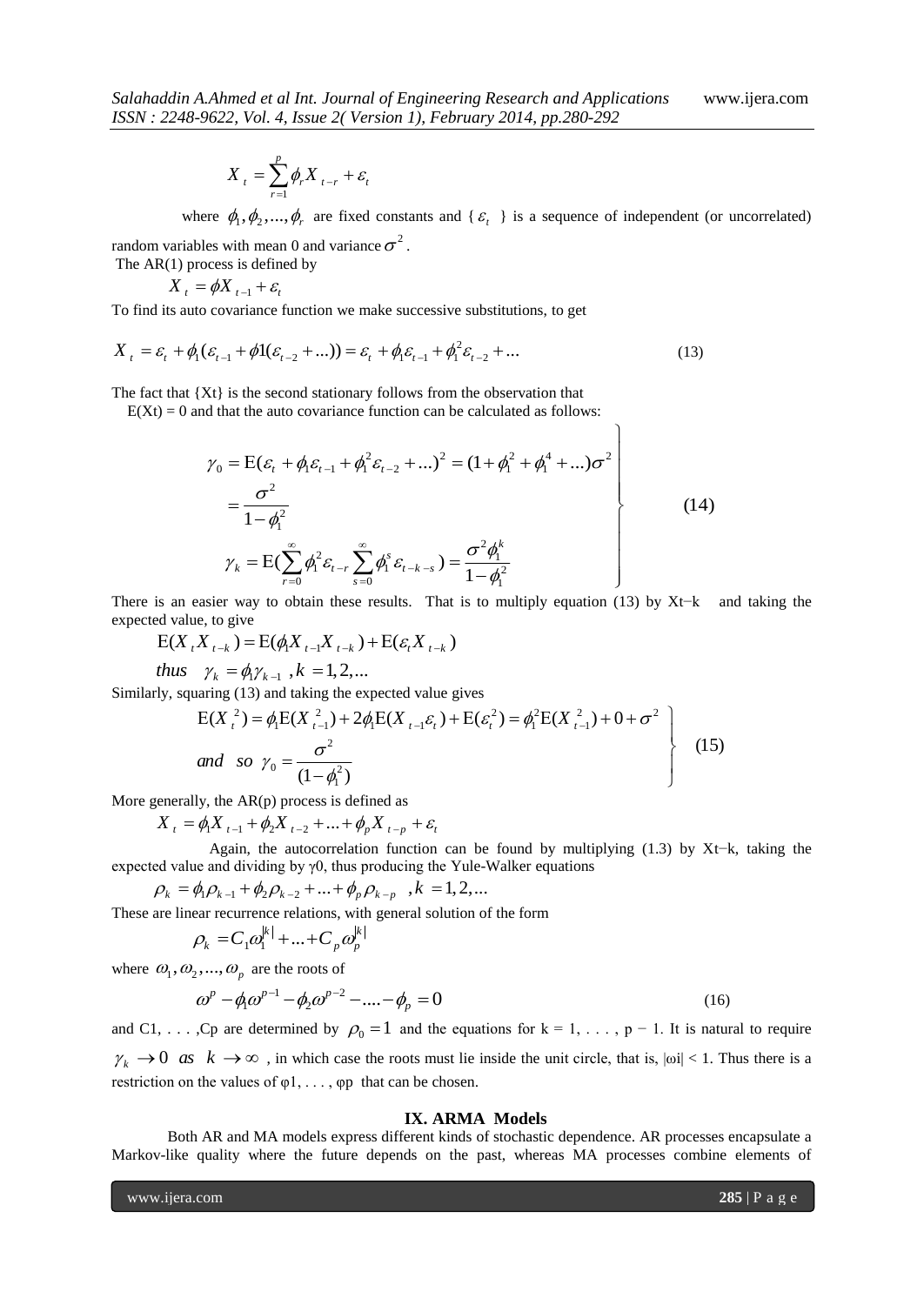randomness from the past using a moving window. An obvious step is to combine both types of behaviors into an  $ARMA(p, q)$  model which is obtained by a simple concatenation. The process autoregressive moving average process, ARMA(p, q), is defined by:

$$
X_{t} - \sum_{r=1}^{p} \phi_{r} X_{t-r} = \sum_{s=0}^{q} \theta_{s} \varepsilon_{t-s}
$$
 (17)

Where again {  $\varepsilon$ <sub>t</sub> } is white noise. This process is stationary for appropriate  $\varphi$ ,  $\theta$ .

Also if the original process {Yt} is not stationary, we can look at the first order difference process

$$
X_t = \nabla Y_t = Y_t - Y_{t-1}
$$

or the second order differences

der differences  
\n
$$
X_{t} = \nabla^{2} Y_{t} = \nabla(\nabla Y)_{t} = Y_{t} - 2Y_{t-1} + Y_{t-2}
$$
\n(18)

 and so on. If we ever find that the differential process is a stationary process we can look for a ARMA model of that.

The process  $\{Yt\}$  is said to be an autoregressive integrated moving average process, ARIMA(p, d, q), if  $X_t = \nabla^d Y_t$  is an ARMA(p, q) process. AR, MA, ARMA and ARIMA processes can be used to model many time series. A key tool in identifying a model is an estimate of the auto covariance function. We can estimate the mean by

$$
\overline{X} = \frac{\sum_{t=1}^{T} X_t}{T}
$$
, the auto covariance by  

$$
c_k = \hat{\gamma}_k = \frac{\sum_{t=k+1}^{T} (X_t - \overline{X})(X_{t-k} - \overline{X})}{T}
$$
  
ocorrelation by  $r = \hat{\rho}_k = \frac{\hat{\gamma}_k}{T}$  (19)

and the autocorrelation by  $r_k = \hat{\rho}_k = \frac{2}{3}$  $\hat{\gamma}_0$ 

### **X. Application part**

In order to build an appropriate model for time series during the search and through the model of box-Jenkins to predict the daily temperatures in the city of Sulaimani, data has been collected from the recording data of the meteorological directorate of Sulaimani, for the one year period (2012), as illustrated in the table (1) in appendix. A statistical analysis of data was tested to see how they need to convert and complete stability, in contrast, then to obtain a homogeneous and appropriate data. According to that, mean and range of the data has been taken, and then the time series is divided into 12 sub-groups, including 12 observations for each, and then calculating the mean and the range of each sub-group, as shown in the table (1). This is also followed by a figure (1) of the mean against range, which can observe that the values are scattered in a random manner suggesting the extent and independence of the average and thus a homogeneous time series values and no need for a conversion process. In order to know the stationary of the time series, we found the values of auto-correlation coefficients, as it is shown in (table 2) in the Appendix that time series is non-stationary ,so the first difference is taken for the purpose to converting stationary time series, and to see the significance of the correlation coefficients in several periods of time, as well as to see the series containing seasonal effects which is by finding correlation coefficients and partial correlation coefficients . In order to diagnose appropriate model through the existing values in the tables (2 and 3) respectively, all the models are tested, the result is that the appropriate model is ARIMA (1,1,1) and the following form  $\nabla W_t = \phi W_{t-1} - \theta a_{t-1} + a_t$ .

|  | the contract of the contract of the contract of the contract of the contract of the contract of the contract of | the contract of the contract of the contract of the contract of the contract of | the property of the control of the con-                                                             | the company's company's company's |  |
|--|-----------------------------------------------------------------------------------------------------------------|---------------------------------------------------------------------------------|-----------------------------------------------------------------------------------------------------|-----------------------------------|--|
|  |                                                                                                                 |                                                                                 | by sub-groups, each of with size 12, Mean series $=20.68$ , and Variance=104.91.                    |                                   |  |
|  |                                                                                                                 |                                                                                 | <b>Table (1)</b> shows the mean and the range of daily temperatures (2012-Sept. 2013) for Sulaimani |                                   |  |
|  |                                                                                                                 |                                                                                 |                                                                                                     |                                   |  |

| $\boldsymbol{N}$ | range | mean  | $\boldsymbol{N}$ | range | mean   | N  | range | mean   |
|------------------|-------|-------|------------------|-------|--------|----|-------|--------|
|                  | 3.4   | 7.792 | 20               | 3.6   | 33.613 | 40 | 5.45  | 19.462 |
|                  | 6.06  | 4.604 | 21               | 4.2   | 33.241 | 41 | 7.05  | 17.312 |
|                  | 6.55  | 5.483 | 22               | 3.4   | 31.585 | 42 | 10.25 | 23.025 |
|                  | 3.75  | 7.579 | 23               | 4.6   | 29.837 | 43 | 8.05  | 21.420 |

www.ijera.com **286** | P a g e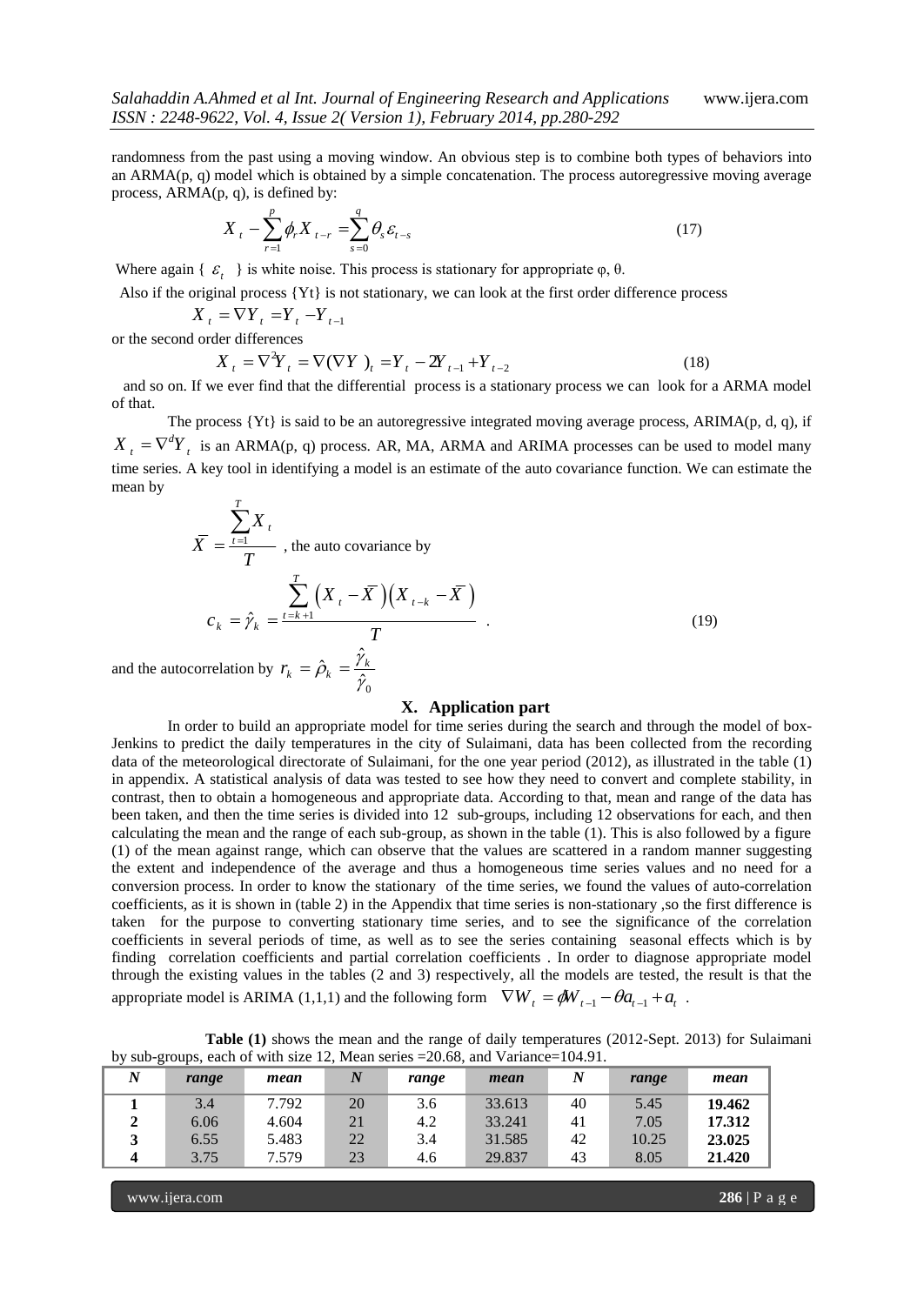*Salahaddin A.Ahmed et al Int. Journal of Engineering Research and Applications* www.ijera.com *ISSN : 2248-9622, Vol. 4, Issue 2( Version 1), February 2014, pp.280-292*

| 5  | 9.5  | 6.795  | 24 | 3.55  | 27.808 | 44 | 8.25 | 25.425 |
|----|------|--------|----|-------|--------|----|------|--------|
| 6  | 9.7  | 5.862  | 25 | 5.4   | 25.895 | 45 | 4.2  | 27.541 |
| 7  | 12.6 | 11.058 | 26 | 9.75  | 21.854 | 46 | 3    | 30.850 |
| 8  | 9.35 | 14.429 | 27 | 2.35  | 19.145 | 47 | 3.6  | 32.208 |
| 9  | 6.65 | 19.183 | 28 | 7.1   | 15.408 | 48 | 4.9  | 34.104 |
| 10 | 7.2  | 20.458 | 29 | 3.15  | 12.800 | 49 | 5.15 | 33.083 |
| 11 | 7.3  | 23.962 | 30 | 4.35  | 10.450 | 50 | 4.86 | 32.637 |
| 12 | 3.4  | 7.792  | 31 | 6.65  | 8.660  | 51 | 5.65 | 33.241 |
| 13 | 7.5  | 25.263 | 32 | 4.25  | 8.660  | 52 |      | 31.716 |
| 14 | 7.35 | 26.095 | 33 | 6.25  | 4.004  | 53 | 5.45 | 19.462 |
| 15 | 7.35 | 31.337 | 34 | 4.05  | 10.404 |    |      |        |
| 16 | 5.55 | 31.383 | 35 | 8.95  | 9.217  |    |      |        |
| 17 | 2.2  | 30.662 | 36 | 3.95  | 10.420 |    |      |        |
| 18 | 3.85 | 34.504 | 37 | 7.65  | 11.943 |    |      |        |
| 19 | 3.75 | 35.195 | 38 | 11.45 | 14.729 |    |      |        |

In this model, the parameters that have been estimated make minimum mean square error (3.221) and  $\phi = -0.193, \theta = 0.249$ , parameters and the model is as follows and and  $\phi = -0.193$ ,  $\theta = 0.249$ , parameters and the model is as follows  $W_t = W_{t-1} = -0.193W_{t-1} + 0.249a_{t-1} + a_t$ . Through using this model, we can find the estimate and the residual values for January of 2013 .as shown in (table 3) in appendix. The model was also used to forecast efficiently, as a result the auto-correlation coefficient for residual were found as shown in table (4) in appendix. The same process was applied on other 15 days of September 2013.As illustrated in the figure (2).

 **Table (2)** shows auto correlation coefficient after taking the first difference.

| $\boldsymbol{K}$                           | rk       | $\boldsymbol{k}$ | rk       | $\boldsymbol{k}$ | rk       | $\boldsymbol{k}$ | rk       |
|--------------------------------------------|----------|------------------|----------|------------------|----------|------------------|----------|
| $\mathbf{1}$                               | 0.048    | 41               | 0.068    | 81               | 0.018    | 121              | $-0.021$ |
|                                            | $-0.195$ | 42               | $-0.054$ | 82               | $-0.025$ | 122              | $-0.015$ |
| $\begin{array}{c} 2 \\ 3 \\ 4 \end{array}$ | $-0.079$ | 43               | $-0.021$ | 83               | 0.065    | 123              | $-0.001$ |
|                                            | $-0.140$ | 44               | 0.004    | 84               | 0.016    | 124              | $-0.058$ |
| 5                                          | $-0.089$ | 45               | 0.021    | 85               | 0.004    | 125              | 0.041    |
| $\frac{6}{7}$                              | $-0.008$ | 46               | 0.024    | 86               | 0.085    | 126              | $-0.003$ |
|                                            | $-0.039$ | 47               | 0.069    | 87               | $-0.049$ | 127              | $-0.041$ |
| 8                                          | $-0.118$ | 48               | 0.004    | 88               | $-0.039$ | 128              | 0.088    |
| $\overline{9}$                             | $-0.070$ | 49               | 0.043    | 89               | 0.007    | 129              | 0.008    |
| 10                                         | $-0.136$ | 50               | 0.015    | 90               | $-0.028$ | 130              | $-0.017$ |
| 11                                         | $-0.001$ | 51               | 0.083    | 91               | $-0.073$ | 131              | $-0.041$ |
| 12                                         | 0.032    | 52               | $-0.028$ | 92               | $-0.001$ | 132              | 0.002    |
| 13                                         | $-0.027$ | 53               | $-0.006$ | 93               | $-0.020$ | 133              | 0.024    |
| 14                                         | $-0.046$ | 54               | $-0.003$ | 94               | $-0.028$ | 134              | $-0.038$ |
| 15                                         | 0.048    | 55               | $-0.013$ | 95               | $-0.033$ | 135              | 0.006    |
| 16                                         | $-0.018$ | 56               | 0.042    | 96               | 0.009    | 136              | 0.069    |
| 17                                         | 0.120    | 57               | 0.031    | 97               | $-0.015$ | 137              | 0.048    |
| 18                                         | $-0.083$ | 58               | $-0.004$ | 98               | 0.004    | 138              | $-0.041$ |
| 19                                         | 0.006    | 59               | 0.070    | 99               | $-0.009$ | 139              | $-0.009$ |
| 20                                         | $-0.044$ | 60               | $-0.007$ | 100              | 0.011    | 140              | $-0.029$ |
| 21                                         | 0.010    | 61               | 0.004    | 101              | $-0.016$ | 141              | 0.000    |
| 22                                         | 0.078    | $62\,$           | $-0.057$ | 102              | 0.008    | 142              | $-0.036$ |
| 23                                         | $-0.033$ | 63               | $-0.044$ | 103              | $-0.002$ | 143              | $-0.023$ |
| 24                                         | 0.031    | 64               | $-0.006$ | 104              | $-0.002$ | 144              | 0.019    |
| 25                                         | 0.023    | 65               | $-0.035$ | 105              | 0.053    | 145              | $-0.058$ |
| 26                                         | 0.106    | 66               | 0.006    | 106              | $-0.020$ | 146              | $-0.057$ |
| 27                                         | 0.049    | 67               | 0.009    | 107              | $-0.075$ | 147              | $-0.006$ |
| 28                                         | 0.063    | 68               | $-0.099$ | 108              | 0.020    | 148              | 0.021    |
| 29                                         | 0.001    | 69               | $-0.035$ | 109              | 0.036    | 149              | $-0.101$ |
| 30                                         | 0.030    | 70               | $-0.090$ | 110              | $-0.009$ | 150              | $-0.004$ |
| 31                                         | $-0.044$ | $71\,$           | $-0.016$ | 111              | $-0.043$ | 151              | $-0.005$ |

www.ijera.com **287** | P a g e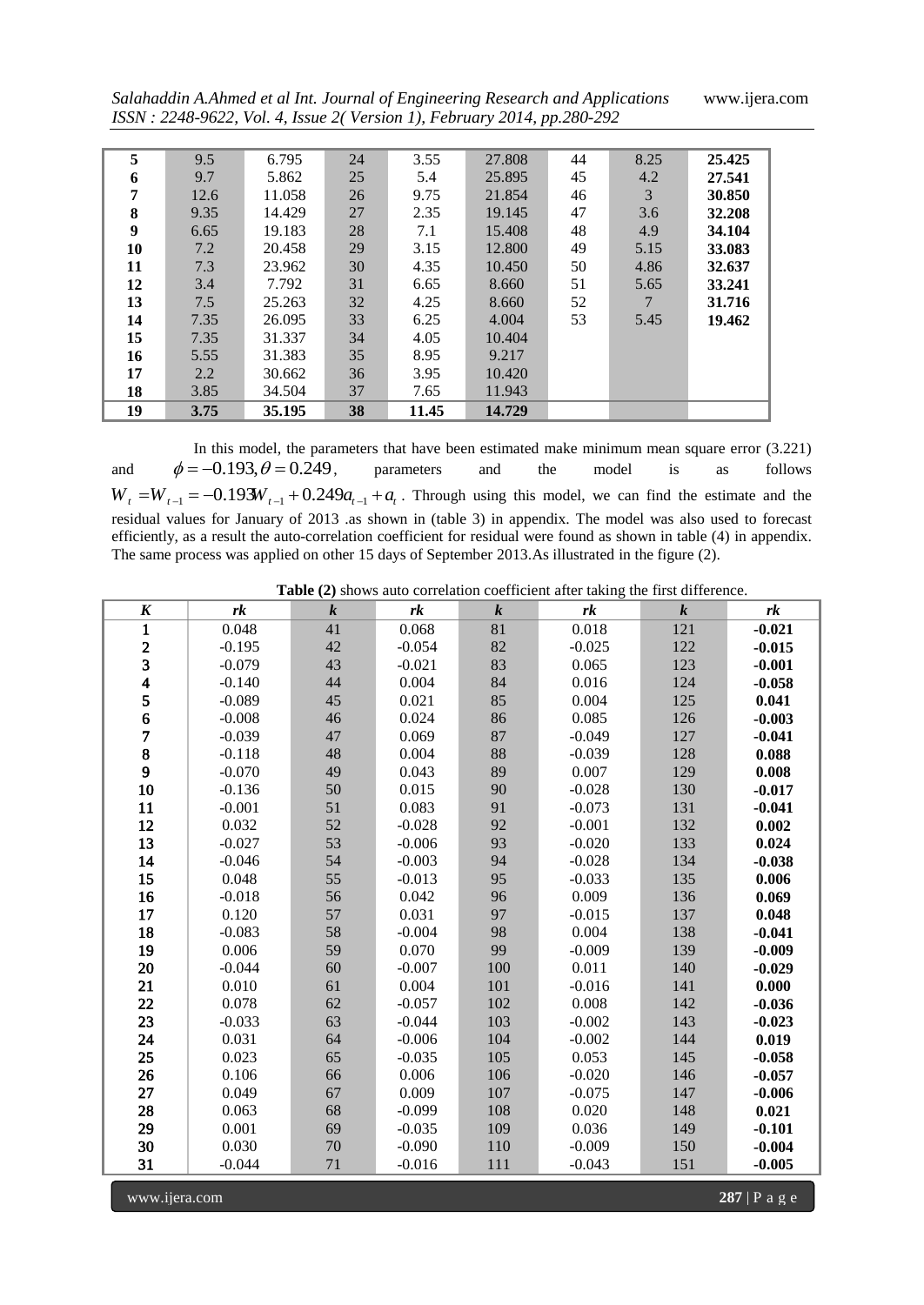*Salahaddin A.Ahmed et al Int. Journal of Engineering Research and Applications* www.ijera.com *ISSN : 2248-9622, Vol. 4, Issue 2( Version 1), February 2014, pp.280-292*

| 32 | $-0.051$ | 72 | $-0.001$ | 112 | $-0.011$ | 152 | $-0.020$ |
|----|----------|----|----------|-----|----------|-----|----------|
| 33 | 0.126    | 73 | $-0.003$ | 113 | $-0.044$ |     |          |
| 34 | 0.157    | 74 | $-0.070$ | 114 | 0.024    |     |          |
| 35 | 0.051    | 75 | $-0.004$ | 115 | 0.060    |     |          |
| 36 | 0.134    | 76 | 0.010    | 116 | $-0.052$ |     |          |
| 37 | 0.044    | 77 | $-0.028$ | 117 | $-0.061$ |     |          |
| 38 | $-0.017$ | 78 | 0.002    | 118 | $-0.017$ |     |          |
| 39 | 0.001    | 79 | $-0.020$ | 119 | 0.023    |     |          |
| 40 | 0.021    | 80 | $-0.042$ | 120 | 0.015    |     |          |

| Table (3) Shows partial auto correlation coefficient after taking the first difference. |          |           |           |                  |          |                |          |  |  |  |
|-----------------------------------------------------------------------------------------|----------|-----------|-----------|------------------|----------|----------------|----------|--|--|--|
| $\pmb{k}$                                                                               | rk       | $\pmb{k}$ | Rk        | $\boldsymbol{k}$ | rk       | $\overline{k}$ | rk       |  |  |  |
| $\mathbf{1}$                                                                            | 0.048    | 41        | 0.057     | $\overline{81}$  | 0.037    | 121            | $-0.032$ |  |  |  |
|                                                                                         | $-0.193$ | 42        | $-0.084$  | 82               | 0.019    | 122            | $-0.022$ |  |  |  |
| $\frac{2}{3}$                                                                           | $-0.096$ | 43        | $-0.059$  | 83               | 0.044    | 123            | $-0.006$ |  |  |  |
| $\overline{\mathbf{4}}$                                                                 | $-0.105$ | 44        | $-0.029$  | 84               | 0.054    | 124            | $-0.060$ |  |  |  |
| 5                                                                                       | $-0.058$ | 45        | 0.055     | 85               | $-0.020$ | 125            | 0.010    |  |  |  |
| 6                                                                                       | 0.046    | 46        | 0.065     | 86               | 0.009    | 126            | 0.066    |  |  |  |
| $\overline{\mathcal{I}}$                                                                | 0.017    | 47        | 0.065     | 87               | $-0.072$ | 127            | $-0.002$ |  |  |  |
| 8                                                                                       | $-0.089$ | 48        | 0.021     | 88               | $-0.076$ | 128            | $-0.001$ |  |  |  |
| 9                                                                                       | $-0.048$ | 49        | $-0.001$  | 89               | $-0.021$ | 129            | 0.027    |  |  |  |
| 10                                                                                      | $-0.077$ | 50        | 0.011     | 90               | 0.018    | 130            | $-0.014$ |  |  |  |
| 11                                                                                      | 0.045    | 51        | 0.064     | 91               | $-0.065$ | 131            | $-0.018$ |  |  |  |
| 12                                                                                      | 0.116    | 52        | $-0.035$  | 92               | 0.037    | 132            | 0.043    |  |  |  |
| 13                                                                                      | 0.019    | 53        | $-0.054$  | 93               | 0.059    | 133            | 0.005    |  |  |  |
| 14                                                                                      | $-0.046$ | 54        | $-0.044$  | 94               | $-0.037$ | 134            | $-0.041$ |  |  |  |
| 15                                                                                      | 0.042    | 55        | $-0.051$  | 95               | 0.006    | 135            | $-0.027$ |  |  |  |
| 16                                                                                      | $-0.010$ | 56        | 0.058     | 96               | 0.028    | 136            | 0.014    |  |  |  |
| 17                                                                                      | 0.091    | 57        | 0.033     | 97               | 0.013    | 137            | 0.027    |  |  |  |
| 18                                                                                      | $-0.048$ | 58        | 0.014     | 98               | 0.034    | 138            | $-0.073$ |  |  |  |
| 19                                                                                      | $-0.047$ | 59        | 0.039     | 99               | 0.000    | 139            | $-0.037$ |  |  |  |
| 20                                                                                      | $-0.049$ | 60        | 0.010     | 100              | 0.012    | 140            | $-0.007$ |  |  |  |
| 21                                                                                      | $-0.009$ | 61        | $-0.013$  | 101              | $-0.010$ | 141            | 0.001    |  |  |  |
| 22                                                                                      | 0.082    | 62        | $-0.006$  | 102              | $-0.041$ | 142            | 0.013    |  |  |  |
| 23                                                                                      | $-0.006$ | 63        | $-0.007$  | 103              | $-0.023$ | 143            | 0.023    |  |  |  |
| 24                                                                                      | 0.017    | 64        | $-0.026$  | 104              | $-0.018$ | 144            | 0.011    |  |  |  |
| 25                                                                                      | $-0.008$ | 65        | $-0.057$  | 105              | 0.062    | 145            | $-0.028$ |  |  |  |
| 26                                                                                      | 0.071    | 66        | 0.005     | 106              | 0.003    | 146            | $-0.050$ |  |  |  |
| 27                                                                                      | 0.022    | 67        | 0.059     | 107              | $-0.038$ | 147            | $-0.029$ |  |  |  |
| 28                                                                                      | 0.035    | 68        | $-0.039$  | 108              | 0.018    | 148            | 0.076    |  |  |  |
| 29                                                                                      | $-0.022$ | 69        | $-0.018$  | 109              | 0.050    | 149            | $-0.003$ |  |  |  |
| 30                                                                                      | $-0.042$ | $70\,$    | $-0.017$  | 110              | $-0.004$ | 150            | $-0.024$ |  |  |  |
| 31                                                                                      | $-0.088$ | 71        | 0.029     | 111              | $-0.066$ | 151            | 0.007    |  |  |  |
| 32                                                                                      | $-0.066$ | 72        | 0.039     | 112              | 0.018    | 152            | $-0.003$ |  |  |  |
| 33                                                                                      | 0.127    | 73        | 0.077     | 113              | $-0.057$ |                |          |  |  |  |
| 34                                                                                      | 0.183    | 74        | $-0.022$  | 114              | 0.000    |                |          |  |  |  |
| 35                                                                                      | $-0.015$ | 75        | $-0.005$  | 115              | 0.059    |                |          |  |  |  |
| 36                                                                                      | 0.008    | 76        | $0.010\,$ | 116              | $-0.040$ |                |          |  |  |  |
| 37                                                                                      | $-0.020$ | 77        | $-0.043$  | 117              | $-0.029$ |                |          |  |  |  |
| 38                                                                                      | $-0.109$ | 78        | 0.006     | 118              | 0.021    |                |          |  |  |  |
| 39                                                                                      | $-0.007$ | 79        | 0.003     | 119              | 0.025    |                |          |  |  |  |
| 40                                                                                      | 0.033    | 80        | $-0.027$  | 120              | 0.044    |                |          |  |  |  |

**Table (4)** shows the actual and the forecast data for 15 days of September 2013

www.ijera.com **288** | P a g e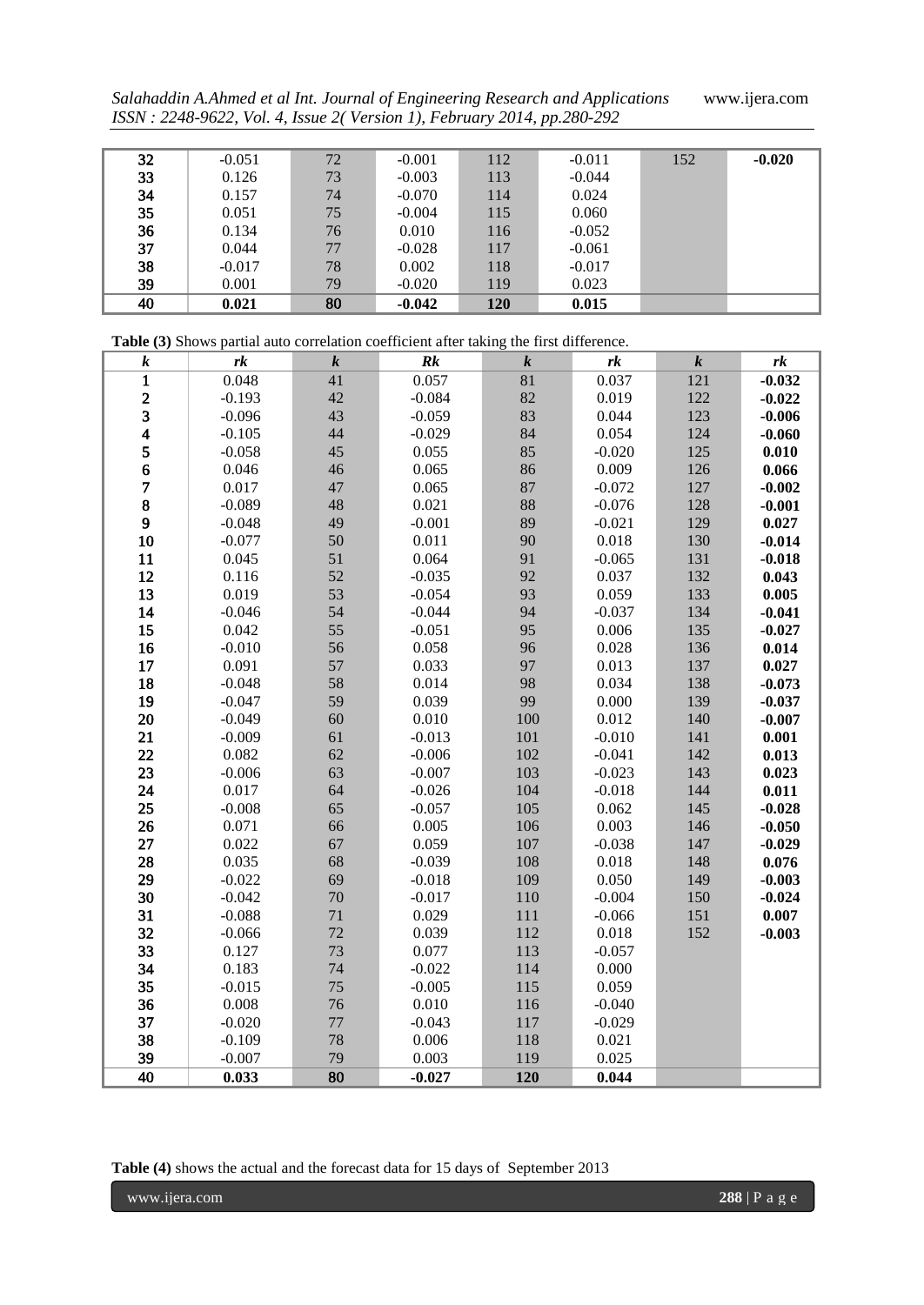| time | actual data | forecast data | error |
|------|-------------|---------------|-------|
| 1    | 29.3        | 28.31         | 0.99  |
| 2    | 27.8        | 25.9          | 1.9   |
| 3    | 27.5        | 26.1          | 1.4   |
| 4    | 26.7        | 24.4          | 2.3   |
| 5    | 28          | 23.8          | 4.2   |
| 6    | 27.3        | 26.9          | 0.4   |
| 7    | 28.2        | 27.3          | 0.9   |
| 8    | 23.9        | 20.2          | 3.7   |
| 9    | 21.8        | 19.5          | 2.3   |
| 10   | 24.6        | 20.2          | 4.4   |
| 11   | 32.4        | 29.32         | 3.08  |
| 12   | 33.2        | 28.46         | 4.74  |
| 13   | 32          | 30.23         | 1.77  |
| 14   | 31.4        | 31.22         | 0.18  |
| 15   | 33.1        | 31.29         | 1.81  |



**Figure (1)** Mean and Range



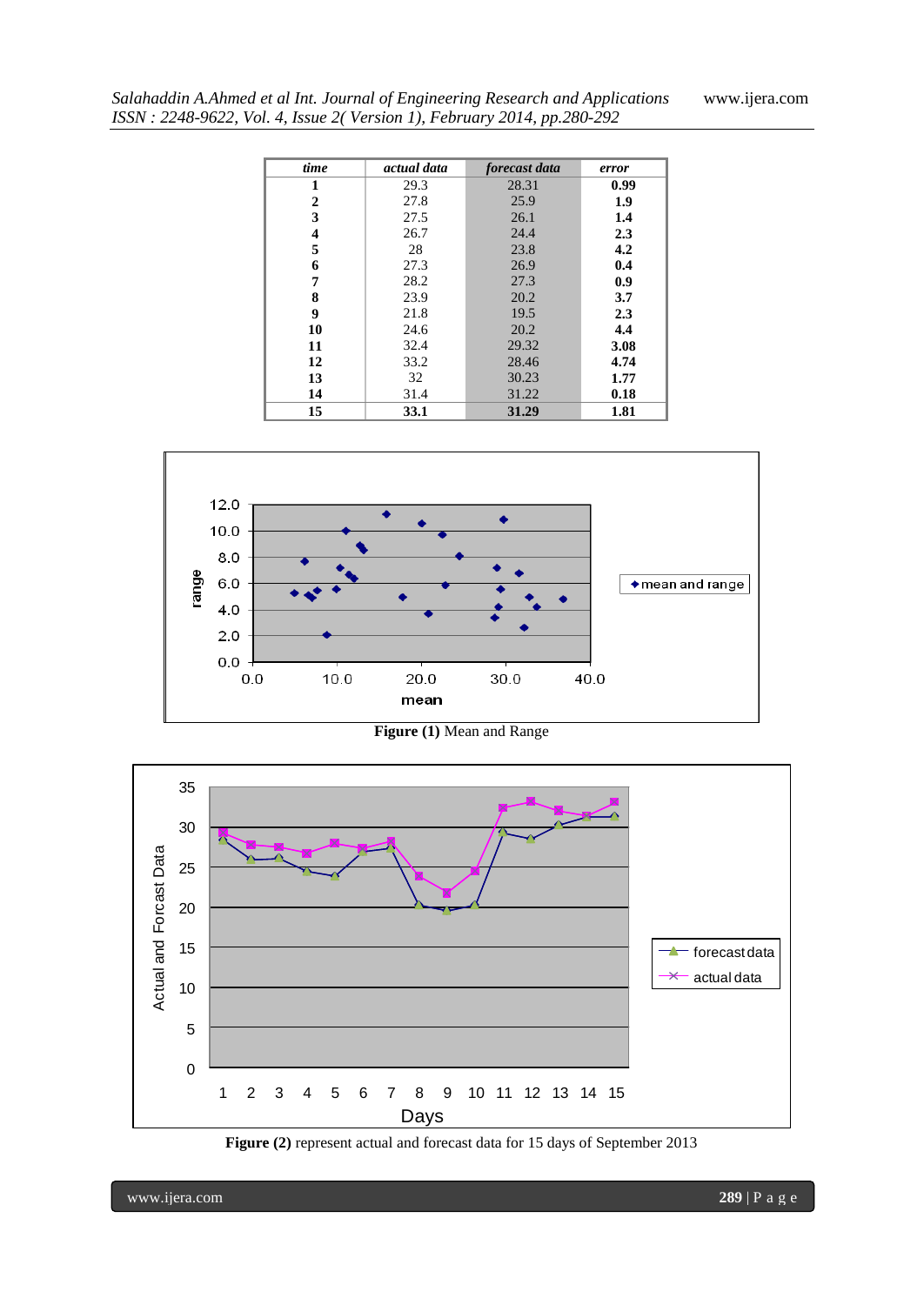According to what is stated in this applied study, which is to build an auto-regression model for time series through the box-Jenkins models, the researcher has reached a number of conclusions and same recommended points.

#### **XI. conclusions**

1) Through the values of auto-correlation coefficients in (Table 2) in Appendix, it has been observed that daily temperature in the city of Sulaimani makes up the non-stationary time series.

2)According to the values that have been found from the auto-correlation coefficients and partial autocorrelation coefficients based on the table(2 and 3) respectively, in appendix, it has been observed that the appropriate model is the model  $ARIMA(1,1,1)$ , which can be written in the following form:  $\nabla W_t = \phi W_{t-1} - \theta a_{t-1} + a_t$ .

3)Through the Figure 2, we have found that the model mentioned in the previous paragraph has given good estimates close to the actual values.

Recommendations:

Through the reported findings, the researcher recommends: 1) The Meteorological Department and the relevant authorities can depend on different statistical models to forecast weather.

2) Different box-Jenkins models can be used to predict daily temperature in different regions of Kurdistan.

# **References**<br>[1] And

- Anderson, "Forecasting "new York, North Holland. (1980).
- [2] 2)Box,G.E. and Jenkins, " Time series Analysis Forecasting and control "san Francisco holdenday ,1979.
- [3] Box, G.E.P., and D.A. Pierce (1970). "Distribution of Residual Autocorrelations in Autoregressiveintegrated Moving Average Time Series Models," Journal of the American Statistical Association, 65, 1509-1526.
- [4] Granger, C.W.J. and M.J. Morris (1976). "Time Series Modeling and Interpretation," Journal of the Royal Statistical Society, Series A, 139, 246-257.
- [5] Hamilton, J.D. (1994). Time Series Analysis. Princeton University Press, New Jersey.
- [6] Harvey, A.C. (1993). Time Series Models, Second Edition. MIT Press, Massachusetts.
- [7] Hayashi, F. (2000).Econometrics. Princeton University Press, New Jersey.
- [8] Johnston, Jack & John DiNardo.1997.Econometric Methods. New York McGraw Hill,Inc.
- [9] L jung, T. and G.E.P. Box (1979). "The Likelihood Function for a Stationary Autoregressive Moving Average Process," Biometrika, 66, 265-270.
- [10] Wei, William W.S. "Time series Analysis "2nd (2006), new York .united states of America. Holden Day, San Francisco.

# **Appendices**

Table (1) Daily temperatures in the city of Sulaimani, (2012 Sept.2013).

|     | $\sqrt{2}$ |      |      |      |      |      |      | $\sim$ |      |     |      |      |      |      |      |      |
|-----|------------|------|------|------|------|------|------|--------|------|-----|------|------|------|------|------|------|
| 6.3 | 7.6        | 13.2 | 25.3 | 28.3 | 36.5 | 34.4 | 24.8 | 15.8   | 10.4 | 8.2 | 14.6 | 13.5 | 14.0 | 29.3 | 33.1 | 34.0 |
| 8.3 | 7.6        | 12.7 | 25.5 | 28.4 | 37.0 | 33.1 | 26.9 | 14.2   | 10.3 | 7.8 | 14.4 | 17.2 | 15.8 | 28.0 | 34.3 | 33.2 |
| 8.0 | 8.1        | 13.1 | 25.2 | 31.3 | 34.9 | 33.3 | 25.9 | 13.5   | 8.5  | 9.4 | 10.6 | 10.3 | 10.4 | 28.8 | 35.2 | 31.3 |
| 7.4 | 8.6        | 13.2 | 23.5 | 32.4 | 35.8 | 30.8 | 24.3 | 12.3   | 9.2  | 8.1 | 8.3  | 10.6 | 9.5  | 30.2 | 34.7 |      |
| 7.1 | 9.9        | 12.9 | 20.5 | 33.2 | 35.7 | 30.1 | 25.8 | 13.5   | 7.8  | 6.2 | 10.1 | 14.2 | 12.1 | 34.3 | 32.5 |      |
| 7.0 | 6.8        | 15.0 | 22.2 | 32.9 | 35.2 | 31.3 | 26.8 | 13.6   | 9.5  | 8.8 | 12.3 | 15.3 | 13.8 | 33.1 | 33.3 |      |
| 7.8 | 7.5        | 10.5 | 22.5 | 34.5 | 35.2 | 30.0 | 24.2 | 14.3   |      | 6.6 | 11.9 | 15.8 | 13.8 | 30.7 | 33.0 |      |
| 7.2 | 8.2        | 11.4 | 22.0 | 35.8 | 36.1 | 29.0 | 23.7 | 15.2   |      | 6.9 | 10.9 | 14.6 | 12.7 | 29.9 | 35.3 |      |
| 9.2 | 4.3        | 13.1 | 23.0 | 33.8 | 37.4 | 32.3 | 23.4 | 13.8   |      | 6.4 | 10.3 | 15.2 | 12.7 | 30.3 | 31.2 |      |
| 8.5 | 3.4        | 11.4 | 23.9 | 29.8 | 35.6 | 33.4 | 24.7 | 13.5   |      | 1.0 | 10.3 | 18.9 | 14.6 | 29.8 | 30.1 |      |
| 7.2 | 4.6        | 10.6 | 26.3 | 28.3 | 34.3 | 33.5 | 26.2 | 11.9   |      | 0.7 | 9.0  | 20.9 | 14.9 | 29.9 | 30.6 |      |
| 9.7 | 3.2        | 13.7 | 27.8 | 28.9 | 33.6 | 31.3 | 23.8 | 12.2   |      | 1.2 | 10.0 | 21.4 | 15.7 | 31.2 | 32.5 |      |
| 7.1 | 6.4        | 17.3 | 27.1 | 31.8 | 36.1 | 28.9 | 24.9 | 11.6   |      | 3.0 | 10.8 | 21.0 | 15.9 | 30.5 | 31.2 |      |
| 5.5 | 5.6        | 18.3 | 28.3 | 32.0 | 34.1 | 31.2 | 23.9 | 11.1   |      | 4.0 | 10.9 | 19.6 | 15.3 | 31.8 | 31.2 |      |
| 6.1 | 6.9        | 19.3 | 26.3 | 32.2 | 34.1 | 31.8 | 21.3 | 11.3   |      | 4.5 | 11.7 | 15.5 | 13.6 | 33.0 | 35.5 |      |

www.ijera.com **290** | P a g e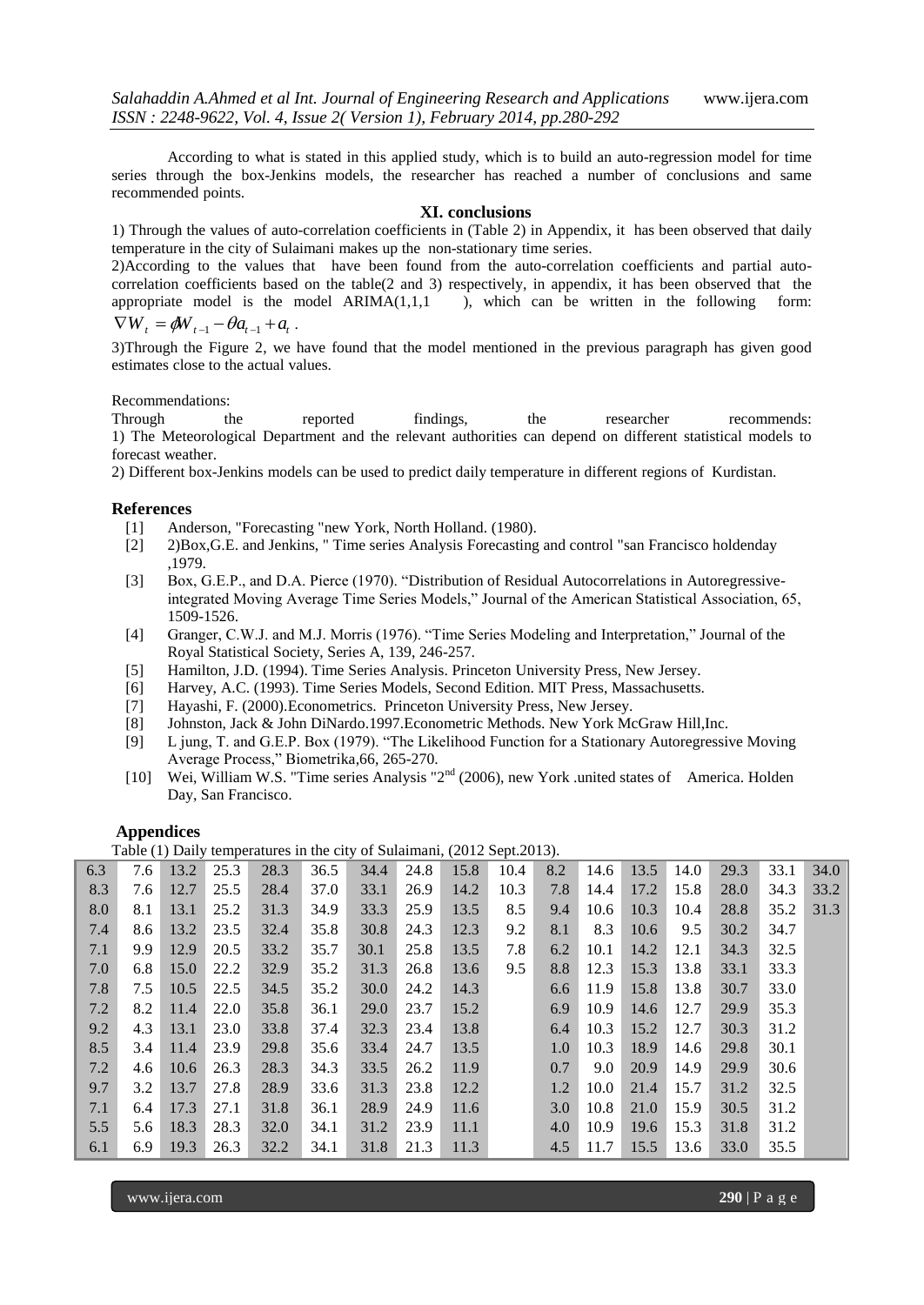*Salahaddin A.Ahmed et al Int. Journal of Engineering Research and Applications* www.ijera.com *ISSN : 2248-9622, Vol. 4, Issue 2( Version 1), February 2014, pp.280-292*

| 6.4    | 8.1  | 19.9 | 21.5 | 31.3 | 35.3 | 29.2 | 18.9 | 11.9 | 4.8  | 12.0 | 17.3 | 14.6 | 30.8 | 35.0 |  |
|--------|------|------|------|------|------|------|------|------|------|------|------|------|------|------|--|
| 6.7    | 7.6  | 19.0 | 22.2 | 31.7 | 35.6 | 30.7 | 20.0 | 12.5 | 3.4  | 13.3 | 20.1 | 16.7 | 31.1 | 32.9 |  |
| 5.6    | 8.5  | 18.9 | 24.8 | 31.6 | 34.9 | 29.5 | 19.7 | 13.2 | 5.8  | 12.2 | 22.9 | 17.5 | 33.7 | 32.6 |  |
| 6.0    | 10.6 | 20.2 | 24.5 | 33.3 | 32.0 | 29.7 | 16.5 | 10.5 | 7.2  | 12.8 | 22.4 | 17.6 | 32.0 | 34.5 |  |
| 2.9    | 12.7 | 21.3 | 25.9 | 32.3 | 33.0 | 31.5 | 19.3 | 10.5 | 9.9  | 14.0 | 17.8 | 15.9 | 31.8 | 32.0 |  |
| $-0.1$ | 6.9  | 23.2 | 29.0 | 31.5 | 33.3 | 32.0 | 18.2 | 10.4 | 9.4  | 10.9 | 16.6 | 13.7 | 34.0 | 31.4 |  |
| 2.4    | 4.5  | 18.2 | 27.3 | 31.0 | 32.2 | 28.7 | 17.5 | 8.9  | 9.9  | 11.5 | 18.3 | 14.9 | 34.4 | 32.5 |  |
| 3.0    | 2.4  | 16.5 | 23.7 | 29.5 | 32.9 | 27.9 | 17.2 | 9.5  | 11.7 | 16.0 | 19.1 | 17.5 | 31.4 | 33.3 |  |
| 4.0    | 0.5  | 17.6 | 22.8 | 29.6 | 33.2 | 27.2 | 18.2 | 9.8  | 12.4 | 13.2 | 19.1 | 16.2 | 30.9 | 35.3 |  |
| 4.3    | 1.5  | 18.4 | 24.4 | 30.3 | 34.9 | 26.8 | 18.1 | 10.5 | 11.0 | 10.4 | 19.1 | 14.7 | 31.6 | 34.6 |  |
| 6.8    | 3.5  | 18.5 | 25.5 | 31.0 | 33.0 | 27.1 | 19.3 | 11.5 | 11.4 | 5.6  | 20.2 | 12.9 | 32.2 | 33.3 |  |
| 9.1    | 7.5  | 19.6 | 23.6 | 29.3 | 33.8 | 28.9 | 19.8 | 9.3  | 11.9 | 8.1  | 19.8 | 13.9 | 33.7 | 34.8 |  |
| 4.9    | 10.5 | 19.0 | 24.0 | 30.4 | 34.8 | 27.7 | 20.4 | 9.0  | 12.3 | 9.8  | 19.0 | 14.4 | 31.9 | 36.7 |  |
| 6.8    | 9.5  | 18.5 | 24.2 | 31.0 | 34.4 | 27.7 | 21.5 | 8.8  | 9.7  | 12.4 | 18.6 | 15.5 | 32.8 | 31.8 |  |
| 4.0    | 9.5  | 20.8 | 25.0 | 31.5 | 31.5 | 26.7 | 21.4 | 9.1  | 8.3  | 13.1 | 17.3 | 15.2 | 35.2 | 33.7 |  |
| 2.5    | 6.8  | 17.4 | 26.4 | 31.3 | 31.3 | 26.2 | 19.6 | 7.5  | 9.0  | 12.6 | 14.1 | 13.3 | 36.8 | 31.3 |  |
| 5.8    | 7.8  | 18.0 | 28.3 | 31.7 | 32.1 | 26.4 | 18.9 | 5.5  | 5.2  | 17.1 | 13.2 | 15.1 | 35.3 | 31.7 |  |
| 6.2    | 13.4 | 19.0 | 26.5 | 31.9 | 32.0 | 26.1 | 19.4 | 7.2  | 5.6  | 19.8 | 13.7 | 16.8 | 32.5 | 31.0 |  |
| 4.9    | 15.5 | 19.3 | 25.8 | 32.6 | 31.4 | 29.2 | 19.2 | 5.4  | 5.4  | 19.6 | 14.9 | 17.2 | 33.8 | 31.8 |  |
| 3.4    | 13.9 | 20.0 | 28.3 | 33.0 | 33.0 | 30.6 | 20.8 | 10.3 | 7.1  | 21.6 | 16.7 | 19.2 | 34.3 | 32.1 |  |
| 7.4    | 9.1  | 21.0 | 31.4 | 34.9 | 33.2 | 30.7 | 18.8 | 12.1 | 8.3  | 21.2 | 19.4 | 20.3 | 35.9 | 33.4 |  |
| 6.3    | 5.8  | 22.3 | 32.3 | 32.8 | 34.6 | 29.1 | 14.9 | 9.7  | 9.0  | 11.7 | 19.6 | 15.7 | 33.9 | 30.2 |  |
| 6.2    | 2.9  | 21.7 | 29.8 | 33.3 | 35.5 | 27.7 | 12.4 | 9.2  | 8.9  | 10.0 | 25.0 | 17.5 | 33.5 | 29.7 |  |
| 7.3    | 7.8  | 23.3 | 28.8 | 34.8 | 34.7 | 26.3 | 11.0 | 9.1  | 11.1 | 13.0 | 26.7 | 19.8 | 32.8 | 30.4 |  |
| 7.2    | 12.3 | 24.6 | 28.6 | 36.8 | 35.6 | 25.5 | 12.9 | 10.3 | 12.3 | 12.6 | 27.0 | 19.8 | 31.8 | 31.4 |  |

|  | Table (2) Correlation coefficient. |  |
|--|------------------------------------|--|
|--|------------------------------------|--|

| LAG            | <b>ACF</b> | LAG) | <b>ACF</b> | LAG | <b>ACF</b> |
|----------------|------------|------|------------|-----|------------|
| 1              | 0.981283   | 52   | 0.495725   | 103 | $-0.20173$ |
| $\overline{c}$ | 0.961147   | 53   | 0.479264   | 104 | $-0.21273$ |
| 3              | 0.94704    | 54   | 0.464623   | 105 | $-0.22289$ |
| $\overline{4}$ | 0.936336   | 55   | 0.45206    | 106 | $-0.23495$ |
| 5              | 0.929103   | 56   | 0.44156    | 107 | $-0.24638$ |
| 6              | 0.923845   | 57   | 0.428761   | 108 | $-0.25678$ |
| $\overline{7}$ | 0.917171   | 58   | 0.415333   | 109 | $-0.26814$ |
| 8              | 0.909232   | 59   | 0.402009   | 110 | $-0.28047$ |
| 9              | 0.904855   | 60   | 0.387998   | 111 | $-0.29393$ |
| 10             | 0.901917   | 61   | 0.372261   | 112 | $-0.30526$ |
| 11             | 0.901277   | 62   | 0.355887   | 113 | $-0.31745$ |
| 12             | 0.899624   | 63   | 0.339266   | 114 | $-0.32719$ |
| 13             | 0.893691   | 64   | 0.322769   | 115 | $-0.33625$ |
| 14             | 0.886351   | 65   | 0.307301   | 116 | $-0.34667$ |
| 15             | 0.880945   | 66   | 0.293818   | 117 | $-0.35613$ |
| 16             | 0.873425   | 67   | 0.281502   | 118 | $-0.36493$ |
| 17             | 0.866575   | 68   | 0.267933   | 119 | $-0.37376$ |
| 18             | 0.856783   | 69   | 0.255081   | 120 | $-0.3833$  |
| 19             | 0.848407   | 70   | 0.243019   | 121 | $-0.39418$ |
| 20             | 0.840697   | 71   | 0.231082   | 122 | $-0.40434$ |
| 21             | 0.834215   | 72   | 0.21828    | 123 | $-0.41416$ |
| 22             | 0.828689   | 73   | 0.205698   | 124 | $-0.42416$ |
| 23             | 0.820826   | 74   | 0.191094   | 125 | $-0.43284$ |
| 24             | 0.813255   | 75   | 0.176757   | 126 | $-0.4412$  |
| 25             | 0.804752   | 76   | 0.161562   | 127 | $-0.45072$ |
| 26             | 0.797356   | 77   | 0.145139   | 128 | $-0.46025$ |